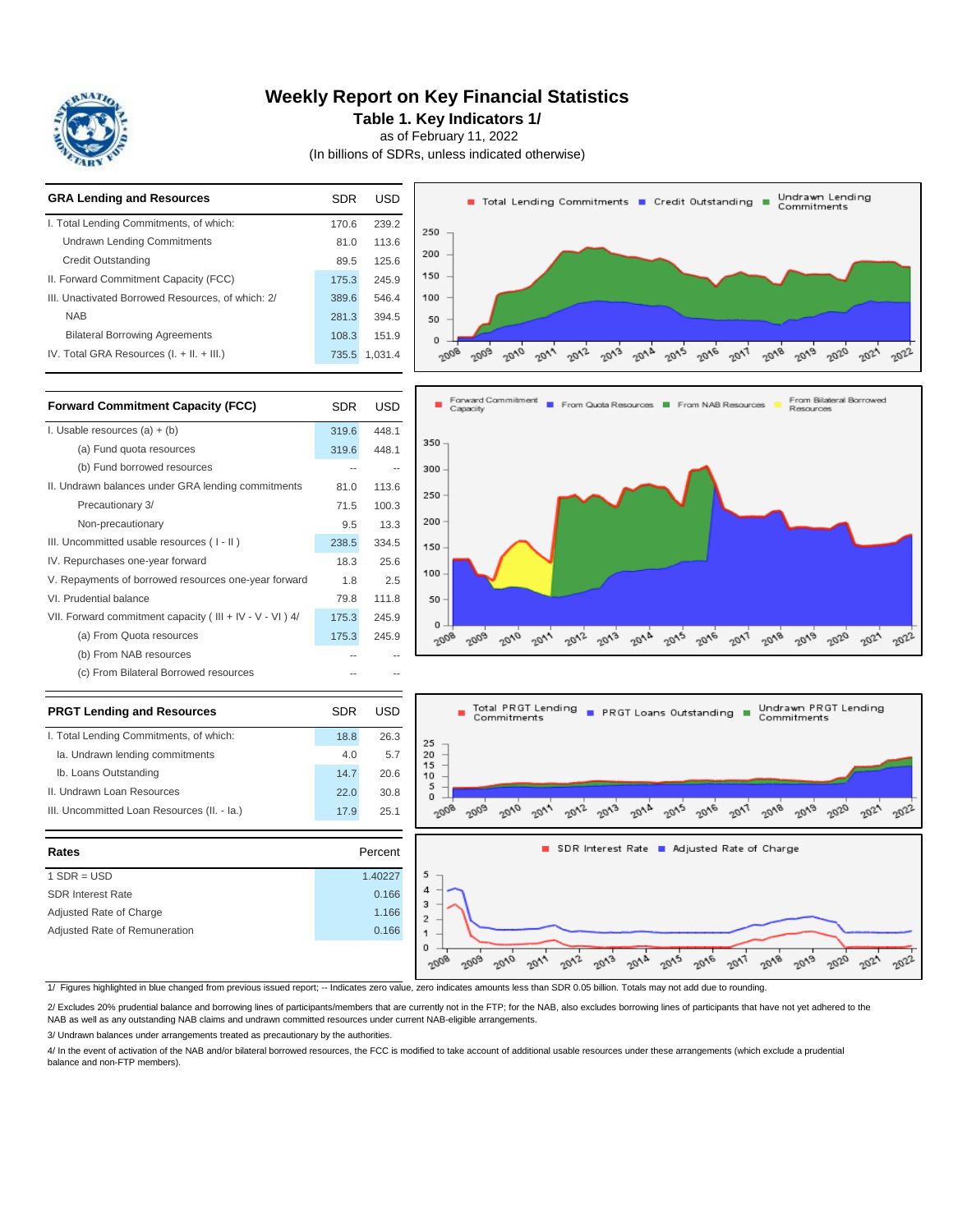#### **Table 2a. Use of GRA Resources 1/**

as of February 11, 2022

(In billions of SDRs, unless indicated otherwise)



1/ Figures highlighted in blue changed from previous issued report; -- Indicates zero value, zero indicates amounts less than SDR 0.05 billion. Totals may not add due to rounding.

Emergency Post Conflict and Natural Disaster Assistance policy.

3/ Members with current arrangements are bolded.

<sup>2/</sup> Includes outstanding credit under the former Compensatory Financing Facility; for the chart also includes outstanding credit under the former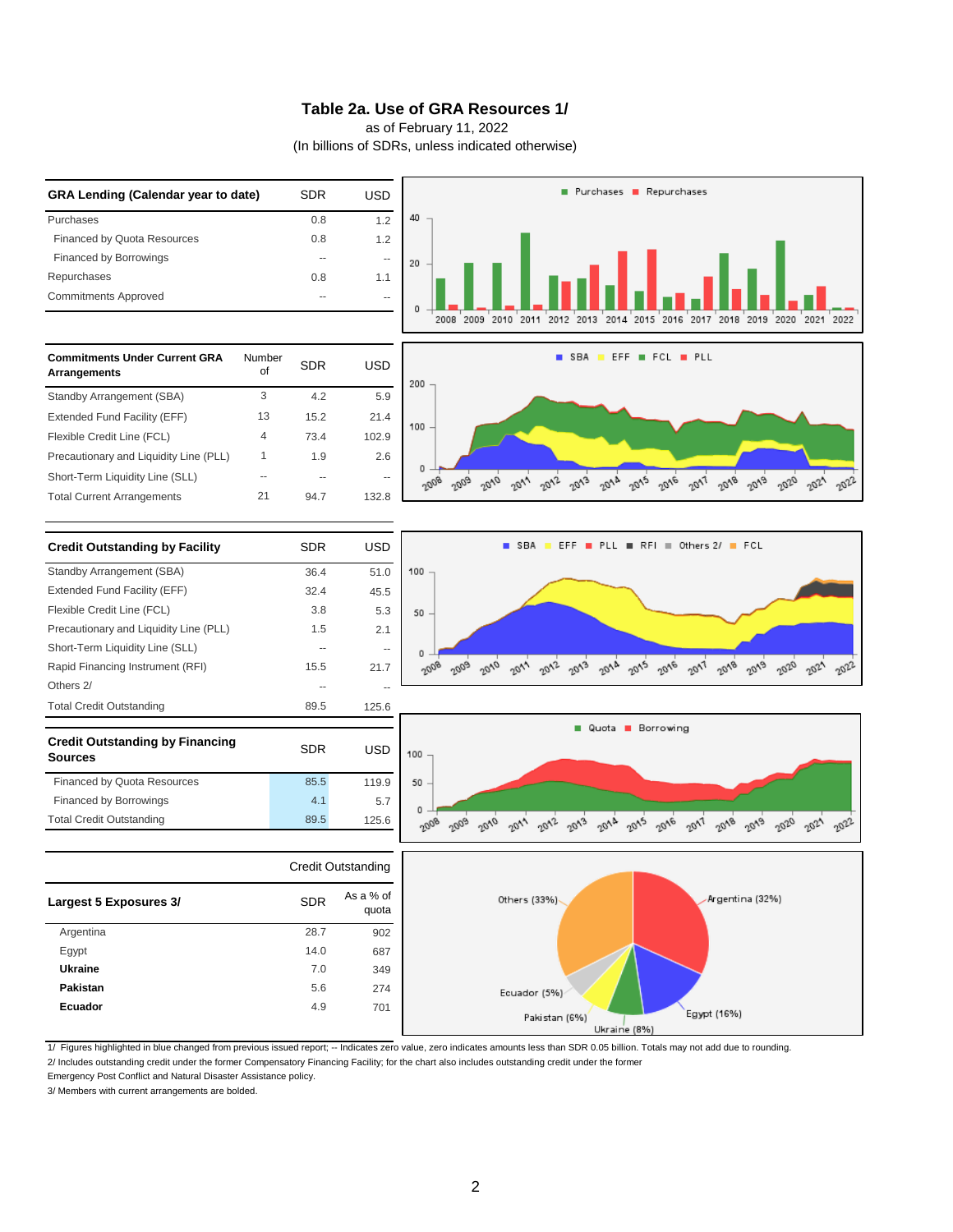# **Table 2b. Current Financial Arrangements (GRA)**

as of February 11, 2022

(In millions of SDRs, unless indicated otherwise) 1/

| Member                                                                                  | Amount<br>Commited | Amount<br>Undrawn |                 | <b>Credit Outstanding</b> |                    | Period of Arrangement |                    |
|-----------------------------------------------------------------------------------------|--------------------|-------------------|-----------------|---------------------------|--------------------|-----------------------|--------------------|
|                                                                                         |                    |                   | Amount<br>Drawn | Amount<br>2/              | As a % of<br>Quota | Effective<br>Date     | Expiration<br>Date |
| <b>Standby Arrangement (3)</b>                                                          | 4,211              | 1,807             | 2,404           | 7,717                     |                    |                       |                    |
| Armenia                                                                                 | 309                | 77                | 232             | 301                       | 234                | 17-May-19             | 16-May-22          |
| Senegal                                                                                 | 302                | 129               | 173             | 388                       | 120                | 07-Jun-21             | 06-Dec-22          |
| Ukraine                                                                                 | 3,600              | 1,600             | 2,000           | 7,028                     | 349                | 09-Jun-20             | 30-Jun-22          |
| <b>Extended Fund Facility (13)</b>                                                      | 15,242             | 7,705             | 7,537           | 14,476                    |                    |                       |                    |
| <b>Barbados</b>                                                                         | 322                | 17                | 305             | 305                       | 323                | 01-Oct-18             | 30-Sep-22          |
| Cameroon                                                                                | 322                | 239               | 83              | 83                        | 30                 | 29-Jul-21             | 28-Jul-24          |
| Costa Rica                                                                              | 1,237              | 1,031             | 206             | 576                       | 156                | 01-Mar-21             | 29-Feb-24          |
| Ecuador                                                                                 | 4,615              | 1,207             | 3,408           | 4,889                     | 701                | 30-Sep-20             | 29-Dec-22          |
| <b>Equatorial Guinea</b>                                                                | 205                | 176               | 29              | 77                        | 49                 | 18-Dec-19             | 17-Dec-22          |
| Ethiopia                                                                                | 752                | 662               | 90              | 391                       | 130                | 20-Dec-19             | 19-Dec-22          |
| Gabon                                                                                   | 389                | 308               | 81              | 666                       | 308                | 28-Jul-21             | 27-Jul-24          |
| Jordan                                                                                  | 1,070              | 480               | 590             | 1,092                     | 318                | 25-Mar-20             | 24-Mar-24          |
| Kenya                                                                                   | 1,248              | 773               | 475             | 475                       | 88                 | 02-Apr-21             | 01-Jun-24          |
| Moldova                                                                                 | 267                | 229               | 38              | 242                       | 140                | 20-Dec-21             | 19-Apr-25          |
| Pakistan                                                                                | 4,268              | 2,124             | 2,144           | 5,560                     | 274                | 03-Jul-19             | 02-Oct-22          |
| Seychelles                                                                              | 74                 | 26                | 48              | 81                        | 354                | 29-Jul-21             | 28-Mar-24          |
| Suriname                                                                                | 473                | 433               | 39              | 39                        | 31                 | 22-Dec-21             | 21-Dec-24          |
| <b>Flexible Credit Line (4)</b>                                                         | 73,368             | 69,618            | 3,750           | 3,750                     |                    |                       |                    |
| Chile 3/                                                                                | 17,443             | 17,443            | --              | --                        | --                 | 29-May-20             | 28-May-22          |
| Colombia 3/                                                                             | 12,267             | 8,517             | 3,750           | 3,750                     | 183                | 01-May-20             | 30-Apr-22          |
| Mexico 3/                                                                               | 35,651             | 35,651            | ÷               | --                        | --                 | 19-Nov-21             | 18-Nov-23          |
| Peru 3/                                                                                 | 8,007              | 8,007             | --              | --                        | --                 | 28-May-20             | 27-May-22          |
| Precautionary and Liquidity Line (1)                                                    | 1,884              | 1,884             | --              | 377                       |                    |                       |                    |
| Panama 3/                                                                               | 1,884              | 1,884             | --              | 377                       | 100                | 19-Jan-21             | 18-Jan-23          |
| <b>Total Current GRA Arrangements (21)</b>                                              | 94,705             | 81,014            | 13,691          | 26,319                    |                    |                       |                    |
| Memorandum Items:                                                                       |                    |                   |                 |                           |                    |                       |                    |
| Credit outstanding from members without current arrangement and outright disbursements. |                    |                   |                 | 63,220                    |                    |                       |                    |
| <b>Total Credit Outstanding.</b>                                                        |                    |                   |                 | 89,539                    |                    |                       |                    |

1/ -- Indicates zero value, zero indicates amounts less than SDR 0.5 million. Totals may not add due to rounding.

2/ Includes Credit Outstanding under expired arrangements and outright disbursements.

3/ The undrawn commitment of the arrangement is treated as precautionary by the authorities.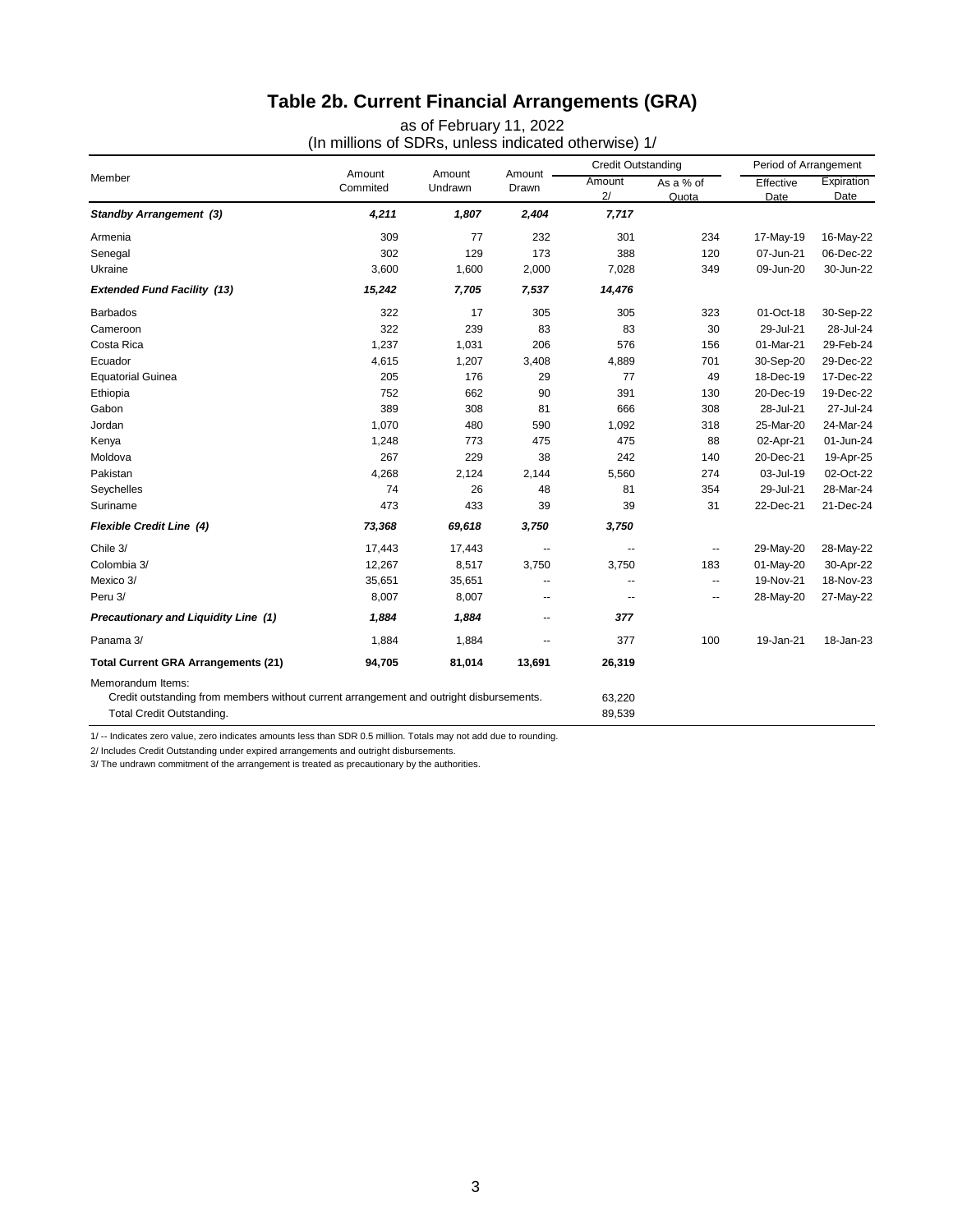#### **Table 3a. Use of Concessional PRGT Resources 1/**

as of February 11, 2022

(In millions of SDRs, unless indicated otherwise)



1/ Figures highlighted in blue changed from previous issued report; -- Indicates zero value, zero indicates amounts less than SDR 0.05 million.Totals may not add due to rounding.

2/ The last commitment under the old ESF-HAC Facility expired on December 3, 2011.

3/ Includes outstanding and overdue loans under the (former) Structural Adjustment Facility and Trust Fund.

4/ Members with current arrangements are bolded.